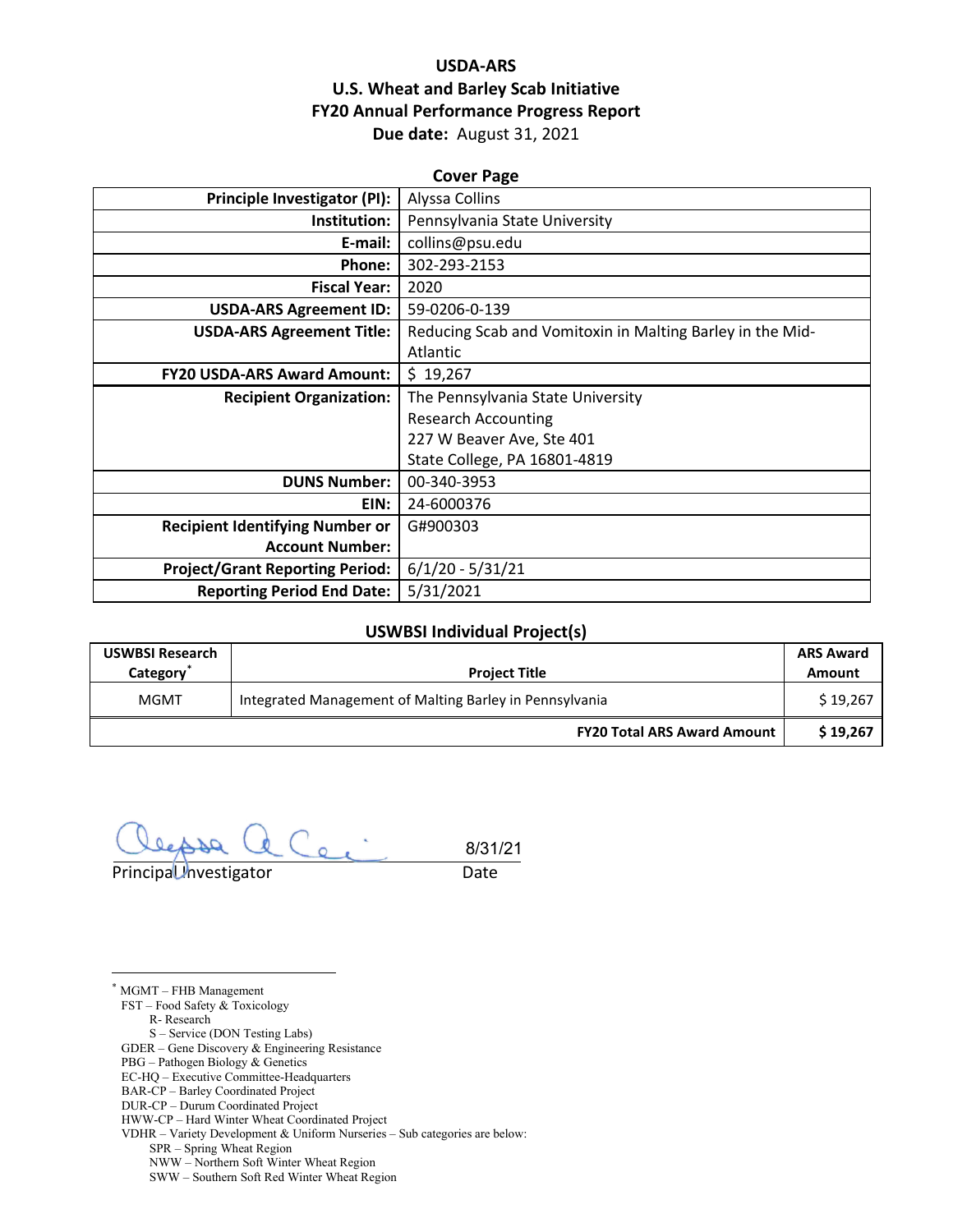## **Project 1:** *Integrated Management of Malting Barley in Pennsylvania*

## **1. What are the major goals and objectives of the research project?**

The objectives of this project in alignment with the USWBSI Action Plan are to:

- Develop integrated management strategies for FHB and mycotoxins that are robust to conditions experienced in MidAtlantic production fields of barley by trialing fungicide chemistries, timing, and genetic resistance.
- Help develop and validate the next generation of management and mitigation tools for FHB and mycotoxin control by providing information regarding field scale conditions and disease development.
- Enhance communication and end user education/outreach regarding best management practices for production of high‐quality malting barley
- **2. What was accomplished under these goals or objectives?** *(For each major goal/objective, address these three items below.)*

## **a) What were the major activities?**

Malting barley integrated management trials and uniform fungicide trials were established in two production regions of Pennsylvania (the Penn State Southeast Agricultural Research & Extension Center in the south and Russell E. Larson Agricultural Research Center in the central region).

Following the coordinated project established protocols, fungicide products and application timings were tested on three mid‐Atlantic adapted malting barley varieties ranging susceptible to moderately FHB resistant. The trials were inoculated at both sites. Harvest has been completed and data analysis is now underway.

This and previous work has been used by the Penn State Agronomy Extension Team in delivering education focused on quality malting barley production for growers as well as maltsters and brewers/distillers.

## **b) What were the significant results?**

Samples continue to undergo analysis at this time, but initial observations indicate poor conditions for the development of FHB in this year's trials, despite successful inoculation. An important component of this work in the long term is the evaluation of cultivar utility in unpredictable environmental conditions. Because we employ the same cultivars (Calypso, Thoroughbred, Violetta) each year, we hope to demonstrate the performance of these cultivars for malting in the region across years of both high and low disease pressure.

## **c) List key outcomes or other achievements.**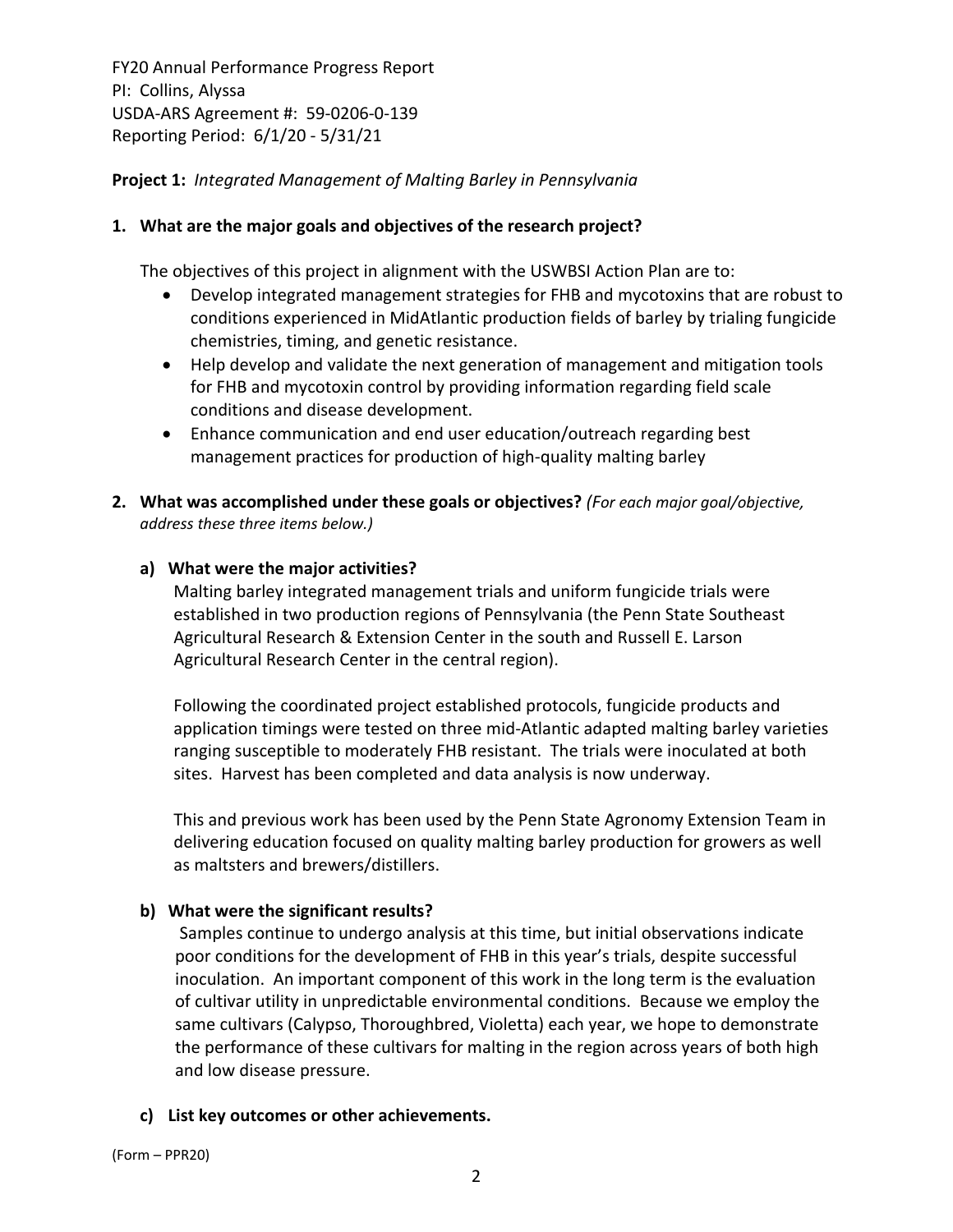> A critical achievement during FY20 was the successful execution of all components of the plan of field and lab work despite limitations of staffing resulting from COVID and personnel retirements. Another achievement was the rapid conversion of in‐person programming to digital formats, including our Farming for Success Field Day, Field Diagnostic Clinic, Grain Production Series, Crops Conferences, and the Philadelphia Grain & Malt Symposium. Many of these programs were able to be offered at no cost to participants and also allowed for the viewing of content at a later time, thus expanding our reach to an audience previously constrained by time, finances, or geographic location.

## **3. Was this research impacted by the COVID‐19 pandemic (i.e. university shutdowns and/or restrictions, reduced or lack of support personnel, etc.)? If yes, please explain how this research was impacted or is continuing to be impacted.**

COVID‐19 did contribute to some challenges, especially in our efforts to replace technical personnel in a timely manner. A delay in staffing the support position for this project and laboratory capacity restrictions created challenges, but ultimately all crops were planted, maintained, inoculated, and harvested.

A larger impact was felt in our educational programming since in‐person events were not able to be held. This prevented our ability to conduct crop walks and field days. However, all efforts were channeled into the production of digital media including articles, webinars, and virtual field days or winter meetings.

## **4. What opportunities for training and professional development has the project provided?**

While students were not directly supported on this award, this project has provided the opportunity for undergraduate students and interns to participate in study plot planting, evaluation, harvest, and sample analysis.

## **5. How have the results been disseminated to communities of interest?**

Data from FY20 trials will be shared back to the coordinated project. Because of the pivot to virtual extension as a result of pandemic restrictions, our outreach was largely online through digital media. A Grain Crop Production Webinar Series reached 76 producers spanning DE, MD, NJ, NY, OH, OR, PA, TN, and VA. Findings and recommendations from this work were also shared at other combined agronomy meetings with over 400 attendees. We wrote six articles during the growing season about scab risk as part of Penn State Extension's *Field Crop News*, which is received by over 10,000 currently signed up to receive information Penn State Extension. Updated commentary was also provided continuously through ScabSmart during the critical small grain disease management period.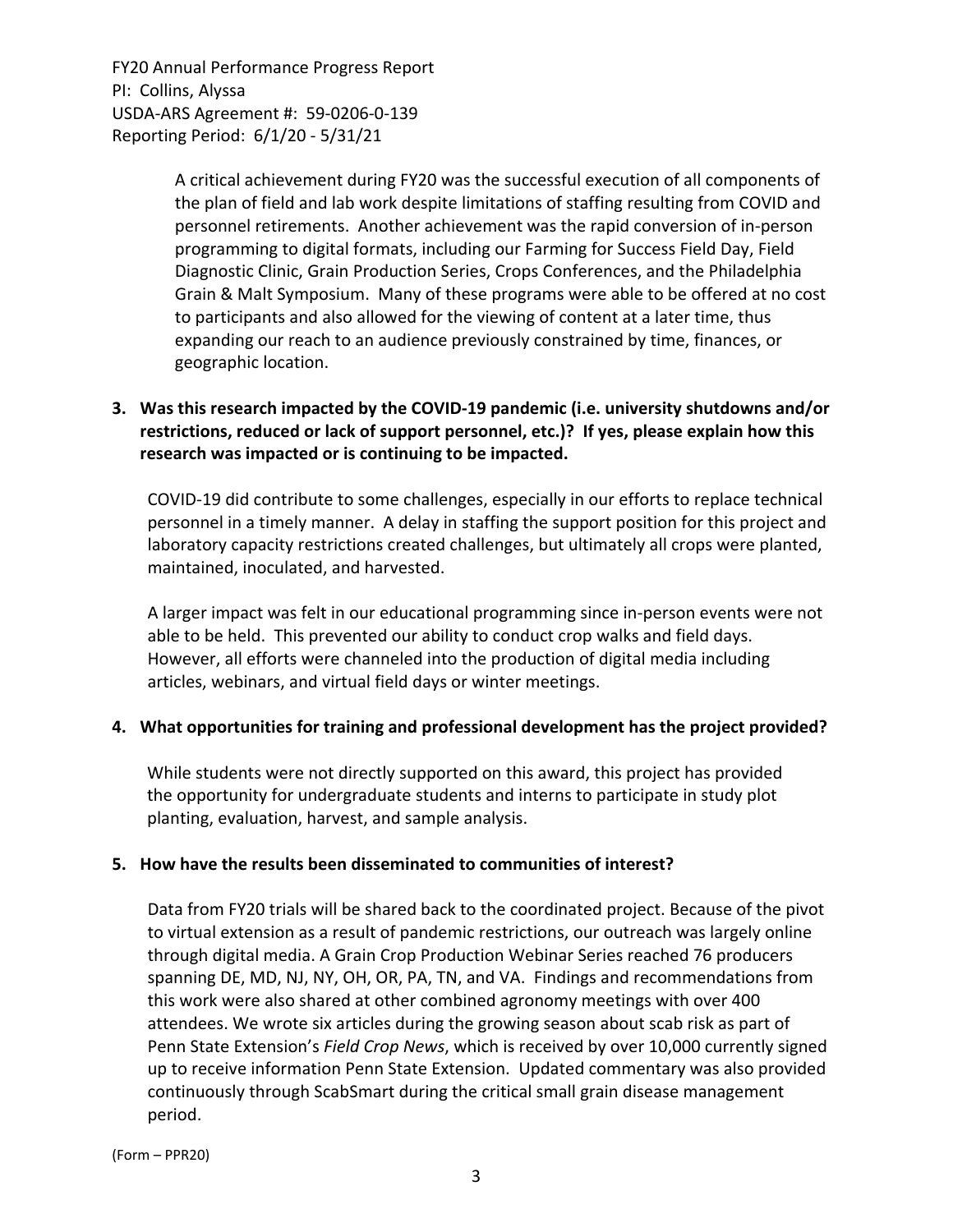## **Training of Next Generation Scientists**

**Instructions:** Please answer the following questions as it pertains to the FY20 award period (6/1/20 ‐ 5/31/21). The term "support" below includes any level of benefit to the student, ranging from full stipend plus tuition to the situation where the student's stipend was paid from other funds, but who learned how to rate scab in a misted nursery paid for by the USWBSI, and anything in between.

**1. Did any graduate students in your research program supported by funding from your USWBSI grant earn their MS degree during the FY19 award period?**  $\square$ Yes  $\square$ No  $\square$  Not Applicable

**If yes, how many?** Click to enter number here.

**2. Did any graduate students in your research program supported by funding from your USWBSI grant earn their Ph.D. degree during the FY19 award period?**

 $\square$ Yes  $\square$ No  $\square$  Not Applicable

**If yes, how many?** Click to enter number here.

**3. Have any post docs who worked for you during the FY19 award period and were supported by funding from your USWBSI grant taken faculty positions with universities?**  $\square$ Yes  $\square$ No  $\square$  Not Applicable

**If yes, how many?** Click to enter number here.

**4. Have any post docs who worked for you during the FY19 award period and were supported by funding from your USWBSI grant gone on to take positions with private ag‐ related companies or federal agencies?**

 $\square$ Yes  $\square$ No  $\square$  Not Applicable

**If yes, how many?** Click to enter number here.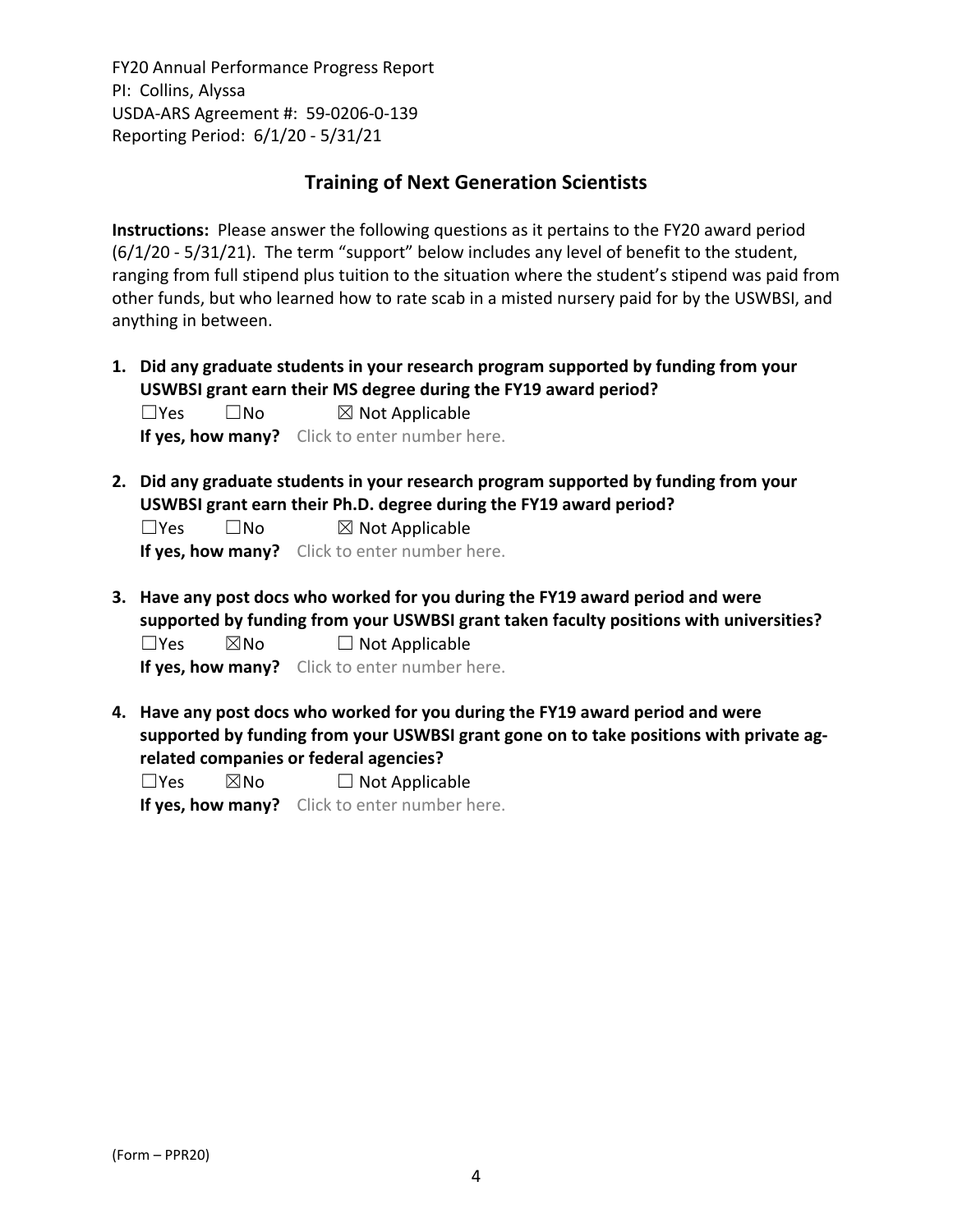# **Release of Germplasm/Cultivars**

**Instructions:** In the table below, list all germplasm and/or cultivars released with full or partial support through the USWBSI during the FY20 award period (6/1/20 - 5/31/21). All columns must be completed for each listed germplasm/cultivar. Use the key below the table for Grain Class abbreviations. 

| <b>Name of Germplasm/Cultivar</b> | <b>Grain Class</b>    | <b>FHB Resistance</b>                                  | <b>FHB</b><br>Rating<br>$(0-9)$  | Year<br><b>Released</b> |
|-----------------------------------|-----------------------|--------------------------------------------------------|----------------------------------|-------------------------|
| N/A                               | Select Grain<br>Class | Select what represents<br>your most resistant<br>check | Enter as<br>text 0-9<br>rating   | Select Year             |
| Click here to enter text.         | Select Grain<br>Class | Select what represents<br>your most resistant<br>check | Enter as<br>text 0-9<br>rating   | Select Year             |
| Click here to enter text.         | Select Grain<br>Class | Select what represents<br>your most resistant<br>check | Enter as<br>text 0-9<br>rating   | Select Year             |
| Click here to enter text.         | Select Grain<br>Class | Select what represents<br>your most resistant<br>check | Enter as<br>$text 0-9$<br>rating | Select Year             |
| Click here to enter text.         | Select Grain<br>Class | Select what represents<br>your most resistant<br>check | Enter as<br>text 0-9<br>rating   | Select Year             |
| Click here to enter text.         | Select Grain<br>Class | Select what represents<br>your most resistant<br>check | Enter as<br>text 0-9<br>rating   | Select Year             |
| Click here to enter text.         | Select Grain<br>Class | Select what represents<br>your most resistant<br>check | Enter as<br>text 0-9<br>rating   | Select Year             |
| Click here to enter text.         | Select Grain<br>Class | Select what represents<br>your most resistant<br>check | Enter as<br>text 0-9<br>rating   | Select Year             |
| Click here to enter text.         | Select Grain<br>Class | Select what represents<br>your most resistant<br>check | Enter as<br>text 0-9<br>rating   | Select Year             |
| Click here to enter text.         | Select Grain<br>Class | Select what represents<br>your most resistant<br>check | Enter as<br>text 0-9<br>rating   | Select Year             |
| Click here to enter text.         | Select Grain<br>Class | Select what represents<br>vour most resistant<br>check | Enter as<br>$text 0-9$<br>rating | Select Year             |
| Click here to enter text.         | Select Grain<br>Class | Select what represents<br>your most resistant<br>check | Enter as<br>text 0-9<br>rating   | Select Year             |
| Click here to enter text.         | Select Grain<br>Class | Select what represents<br>your most resistant<br>check | Enter as<br>text 0-9<br>rating   | Select Year             |
| Click here to enter text.         | Select Grain<br>Class | Select what represents<br>your most resistant<br>check | Enter as<br>text 0-9<br>rating   | Select Year             |

NOTE: Leave blank if you have nothing to report or if your grant did NOT include any VDHR-related projects.

**NOTE:** List the associated release notice or publication under the appropriate sub-section in the 'Publications' section of the FPR.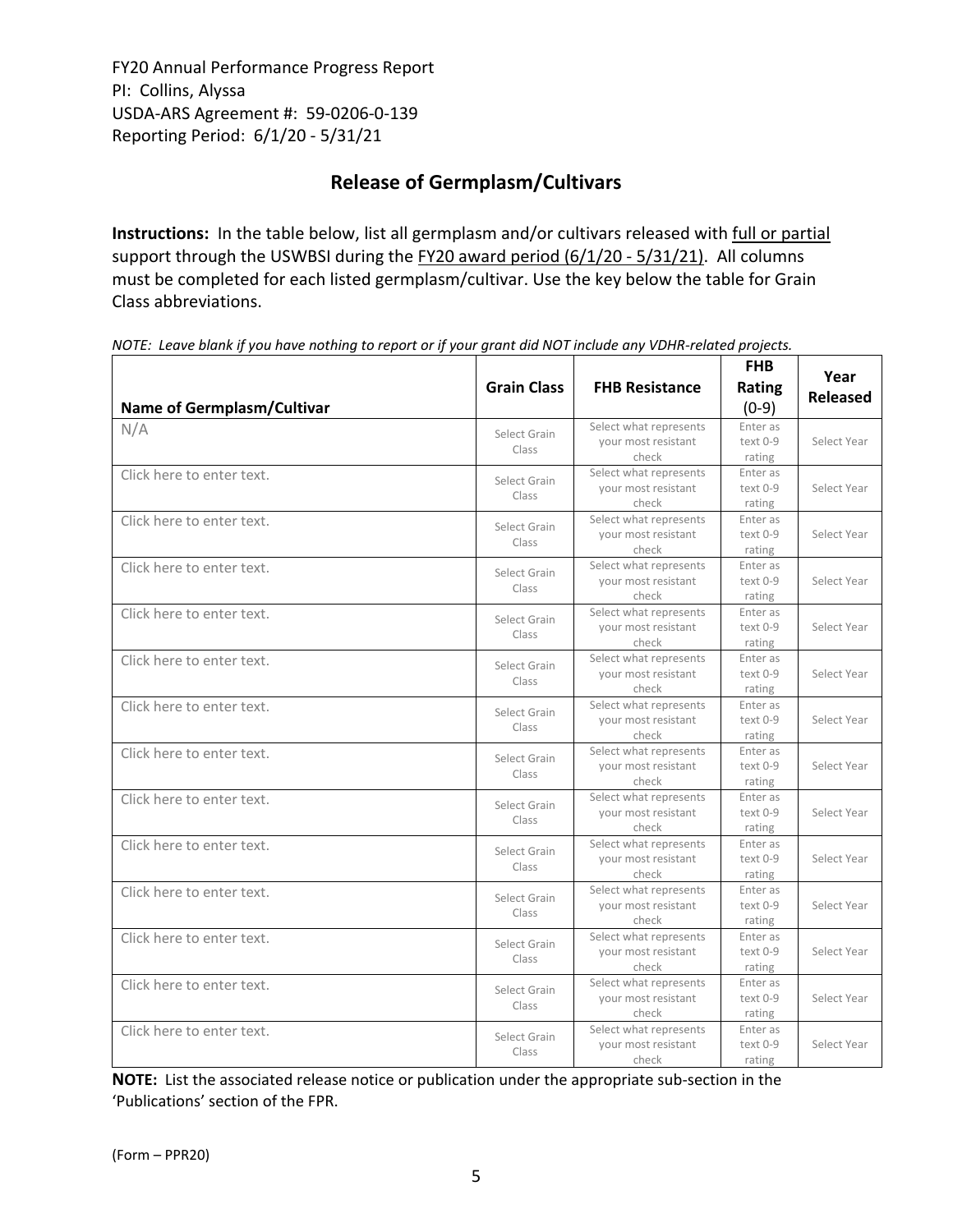# **Publications, Conference Papers, and Presentations**

**Instructions:** Refer to the PR\_Instructions for detailed more instructions for listing publications/presentations about your work that resulted from all of the projects included in the FY20 grant award. Only citations for publications published (submitted or accepted) or presentations presented during the **award period (6/1/20 ‐ 5/31/21**) should be included. If you did not publish/submit or present anything, state 'Nothing to Report' directly above the Journal publications section.

NOTE: Directly below each citation, you **must** indicate the Status (i.e. published, submitted, etc.) and whether acknowledgement of Federal support was indicated in the publication/ presentation. See example below for a poster presentation with an abstract:

Winn, Z.J., Acharya, R., Lyerly, J., Brown‐Guedira, G., Cowger, C., Griffey, C., Fitzgerald, J., Mason R.E., and Murphy, J.P. (2020, Dec 7‐11). Mapping of Fusarium Head Blight Resistance in NC13‐20076 Soft Red Winter Wheat (p. 12). In: Canty, S., Hoffstetter, A. and Dill‐Macky, R. (Eds.), *Proceedings of the 2020 National [Fusarium](https://scabusa.org/pdfs/NFHBF20_Proceedings.pdf) Head Blight Forum*. https://scabusa.org/pdfs/NFHBF20\_Proceedings.pdf. Status: Abstract Published and Poster Presented Acknowledgement of Federal Support: YES (Abstract and Poster)

## **Journal publications.**

Rodrigues Duffeck, M., Del Ponte, E.M., and Esker, P. 2021. Multifaceted insights of Fusarium head blight in small grains in Pennsylvania. Plant Health Progress, [https://doi.org/10.1094/PHP](https://doi.org/10.1094/PHP-03-21-0067-SYN)‐03‐21‐0067‐SYN.

Status: Published Acknowledge of Federal Support: Yes

Duffeck, M., Bandara, A., Weerasooriya, D, Collins, A., Jensen, P., Kuldau, G., Del Ponte, E., and Esker, P. 2021. Fusarium head blight of small grains in Pennsylvania: Unravelling species diversity, toxin types, growth, and triazole sensitivity (in review). Status: Accepted Acknowledge of Federal Support: Yes

## **Books or other non‐periodical, one‐time publications.**

Nothing to report.